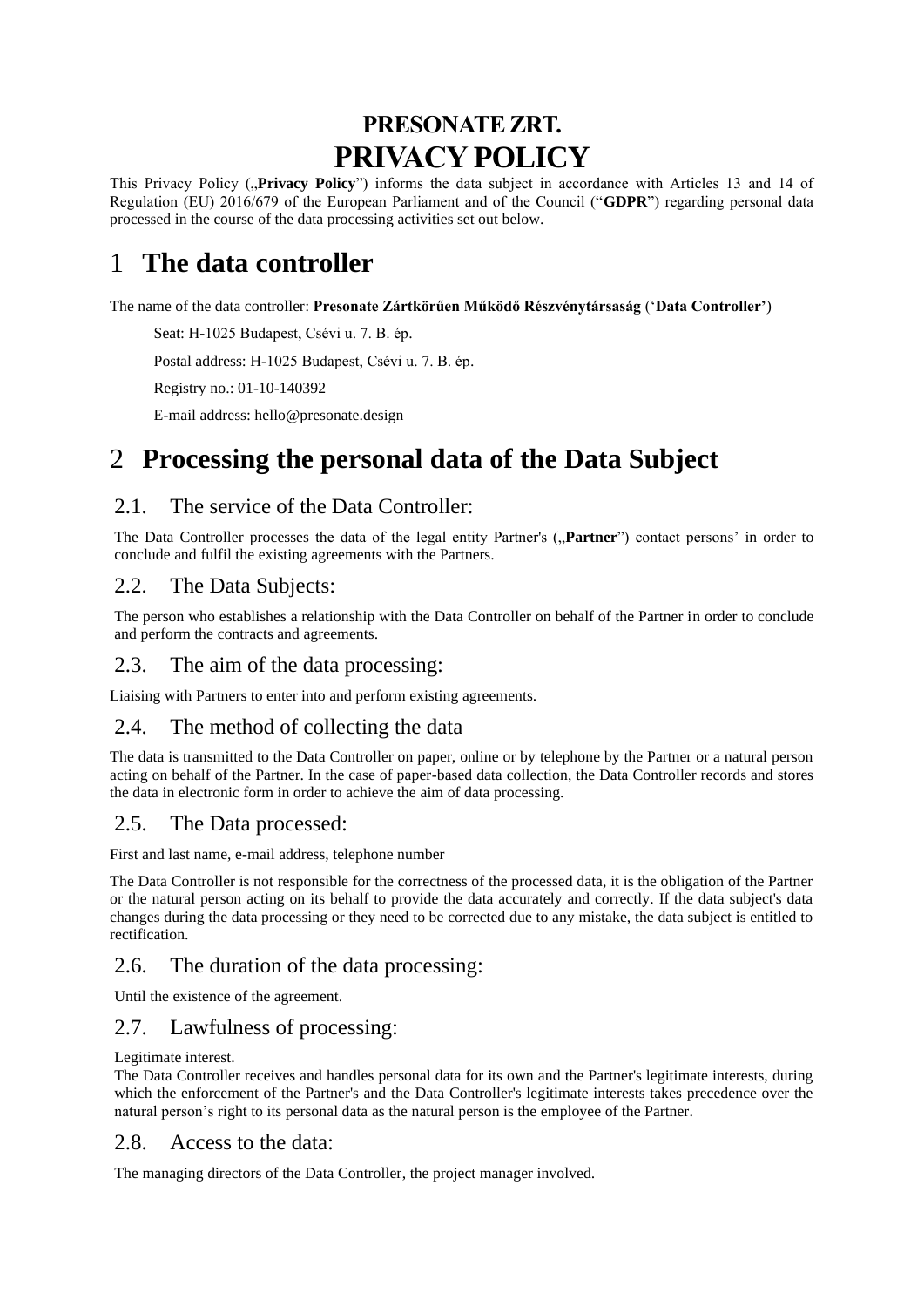# 2.9. Transferring personal data:

Data Processors

| Data Processor                              | Seat                                                            | Task                                       |
|---------------------------------------------|-----------------------------------------------------------------|--------------------------------------------|
| Wix.com Ltd.                                | 40 Namal Tel Aviv St., Tel Aviv,<br>Israel                      | web hosting, crm, email<br>communication   |
| Google Ireland Limited                      | Gordon House, Barrow Street,<br>Dublin 4, Ireland               | data storage                               |
| <b>Zoho Corporation</b>                     | 4141 Hacienda Drive, Pleasanton,<br>California 94588            | data storage, newsletter,<br>communication |
| The Rocket Science Group LLC<br>(Mailchimp) | 675 Ponce De Leon Ave NE, Suite<br>5000, Atlanta, Georgia 30308 | data storage and newsletter                |

The Data Controller transfers personal data to a third country, i.e. a country outside the European Union, to the United States of America on the basis of an adequacy decision.

# 2.10. Automated individual decision-making, including profiling

The Data Controller does not use automated individual decision-making, including profiling.

# 3 **The rights of the Data Subject**

### 3.1. Right of access by the data subject

The data subject shall have the right to obtain from the controller confirmation as to whether or not personal data concerning him or her are being processed, and, where that is the case, access to the personal data and the following information:

- a. the purposes of the processing;
- b. the categories of personal data concerned;
- c. the recipients or categories of recipient to whom the personal data have been or will be disclosed, in particular recipients in third countries or international organisations;
- d. where possible, the envisaged period for which the personal data will be stored, or, if not possible, the criteria used to determine that period;
- e. the existence of the right to request from the controller rectification or erasure of personal data or restriction of processing of personal data concerning the data subject or to object to such processing;
- f. the right to lodge a complaint with a supervisory authority;
- g. where the personal data are not collected from the data subject, any available information as to their source;
- h. the existence of automated decision-making, including profiling.

Where the Data Subject makes the request by electronic means, and unless otherwise requested by the Data Subject, the information shall be provided in a commonly used electronic form.

The Data Controller may request the Data Subject to specify the content of the request and to specify the requested information or data management activities prior to completing the request.

If the Data Subject's right of access under this section adversely affects the rights and freedoms of others, in particular the business secrets or intellectual property of others, the Data Controller shall have the right to deny the Data Subject's request to the extent necessary.

The controller shall provide a copy of the personal data undergoing processing. For any further copies requested by the data subject, the controller may charge a reasonable fee based on administrative costs.

The Data Controller shall inform the Data Subject in writing if the Data Controller does not process the personal data of the Data Subject.

#### 3.2. Right to rectification

The data subject shall have the right to obtain from the controller without undue delay the rectification of inaccurate personal data concerning him or her. Taking into account the purposes of the processing, the data subject shall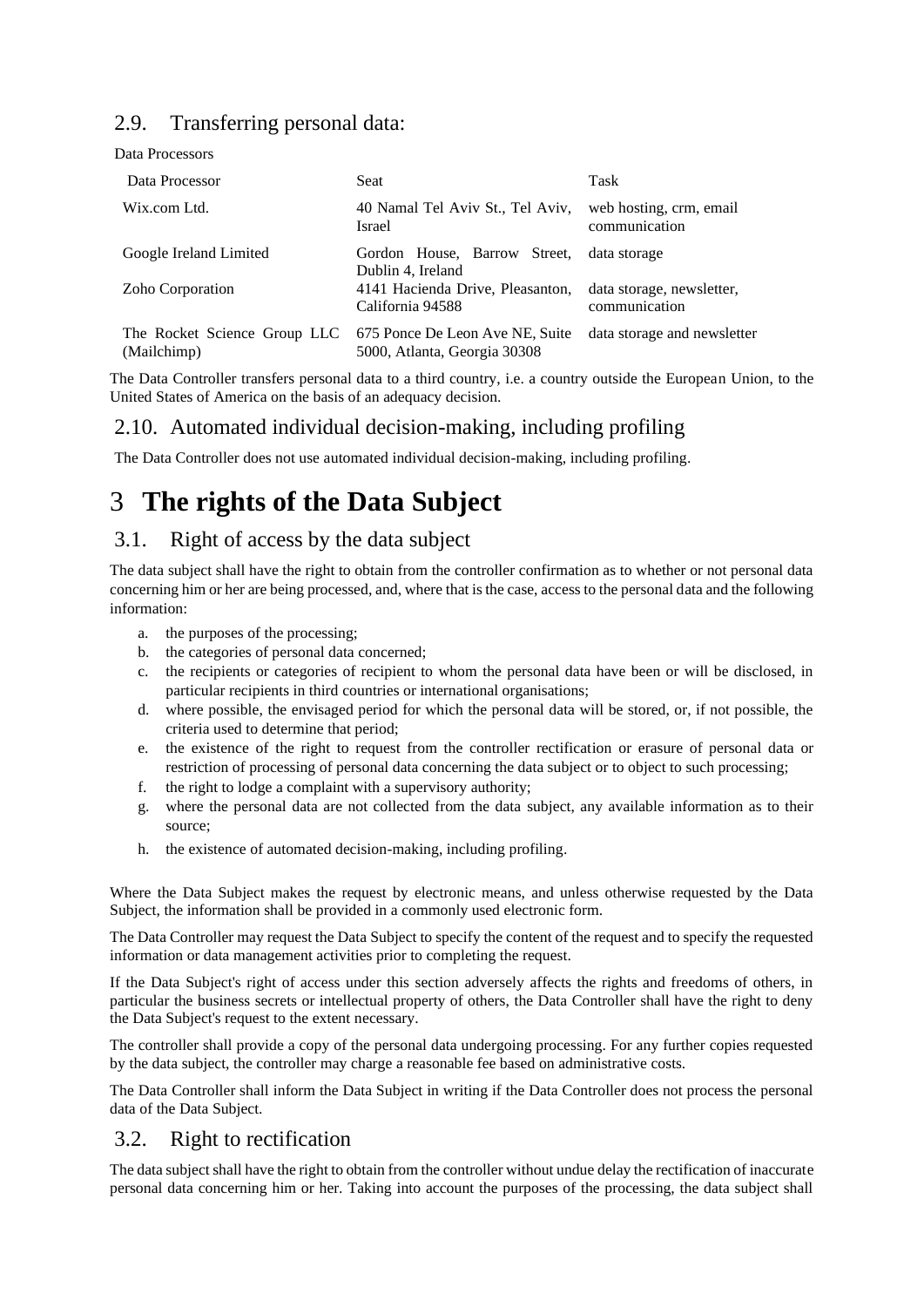have the right to have incomplete personal data completed, including by means of providing a supplementary statement.

# 3.3. Right to erasure ('right to be forgotten')

The data subject shall have the right to obtain from the controller the erasure of personal data concerning him or her without undue delay and the controller shall have the obligation to erase personal data without undue delay where one of the following grounds applies:

- (a) the personal data are no longer necessary in relation to the purposes for which they were collected or otherwise processed;
- (b) the data subject withdraws consent on which the processing is based and where there is no other legal ground for the processing;
- (c) the data subject objects to the processing and there are no overriding legitimate grounds for the processing;
- (d) the personal data have been unlawfully processed;
- (e) the personal data have to be erased for compliance with a legal obligation in Union or Member State law to which the controller is subject.

Where the controller has made the personal data public and is obliged to erase the personal data, the controller, taking account of available technology and the cost of implementation, shall take reasonable steps, including technical measures, to inform controllers which are processing the personal data that the data subject has requested the erasure by such controllers of any links to, or copy or replication of, those personal data.

The Data Controller is not obliged to erase the personal data to the extent that processing is necessary:

- (a) for exercising the right of freedom of expression and information;
- (b) for compliance with a legal obligation which requires processing by Union or Member State law to which the controller is subject or for the performance of a task carried out in the public interest or in the exercise of official authority vested in the controller;
- (c) for reasons of public interest in the area of public health;
- (d) for archiving purposes in the public interest, scientific or historical research purposes or statistical purposes in so far as exercising the right to be forgotten is likely to render impossible or seriously impair the achievement of the objectives of that processing; or
- (e) for the establishment, exercise or defence of legal claims.

#### 3.4. Right to restriction of processing

The data subject shall have the right to obtain from the controller restriction of processing where one of the following applies:

- (a) the accuracy of the personal data is contested by the data subject, for a period enabling the controller to verify the accuracy of the personal data;
- (b) the processing is unlawful and the data subject opposes the erasure of the personal data and requests the restriction of their use instead;
- (c) the controller no longer needs the personal data for the purposes of the processing, but they are required by the data subject for the establishment, exercise or defence of legal claims;
- (d) the data subject has objected to processing of the personal data based on legitimate interest pending the verification whether the legitimate grounds of the controller override those of the data subject.

Where processing has been restricted, such personal data shall, with the exception of storage, only be processed with the data subject's consent or for the establishment, exercise or defence of legal claims or for the protection of the rights of another natural or legal person or for reasons of important public interest of the Union or of a Member State.

A data subject who has obtained restriction of processing pursuant to paragraph 1 shall be informed by the controller before the restriction of processing is lifted.

#### 3.5. Right to object

The data subject shall have the right to object, on grounds relating to his or her particular situation, at any time to processing of personal data concerning him or her, including profiling based on those provisions. The controller shall no longer process the personal data unless the controller demonstrates compelling legitimate grounds for the processing which override the interests, rights and freedoms of the data subject or for the establishment, exercise or defence of legal claims.

# 3.6. Right to data portability